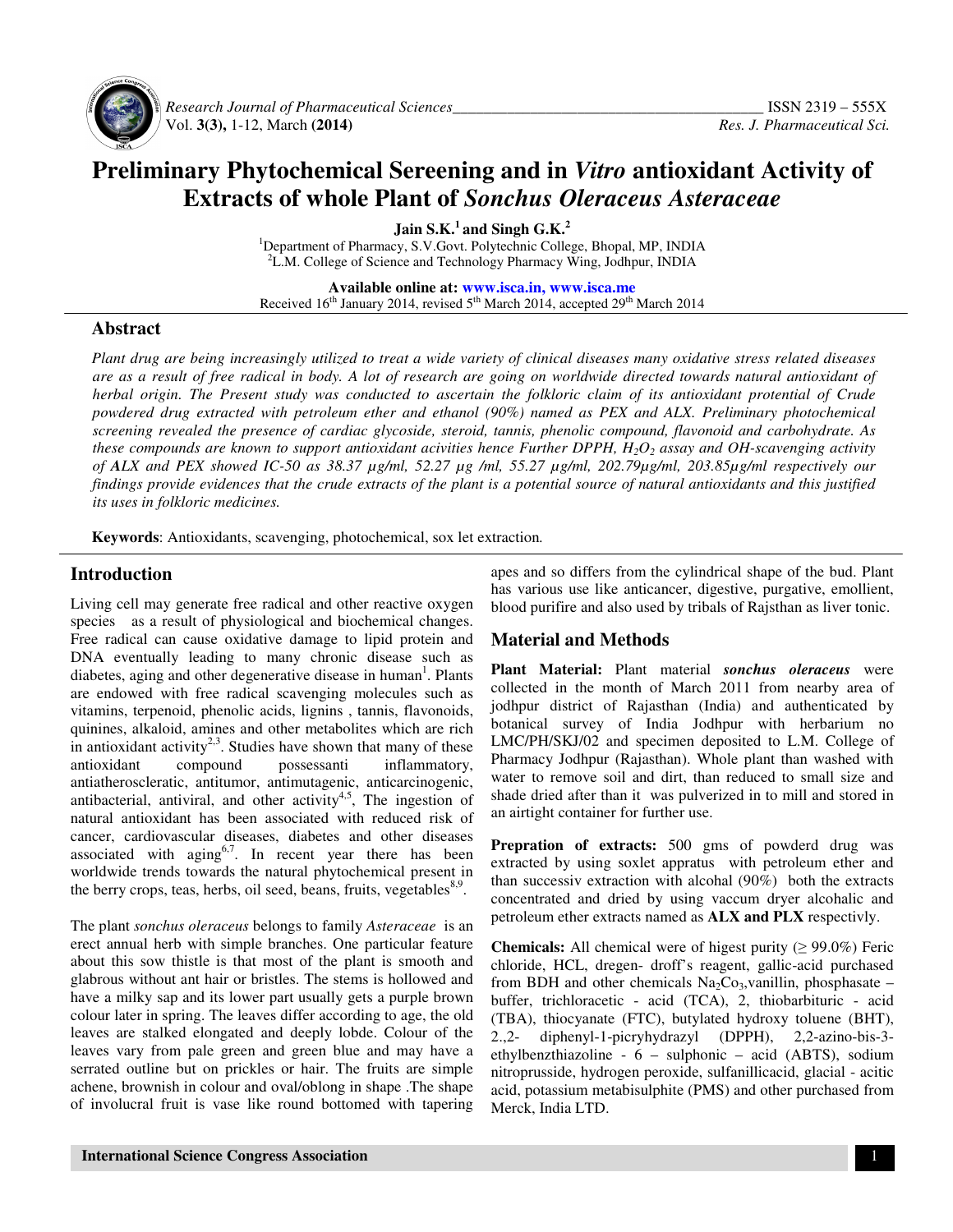**Phytochemical screening:** Small portion of extracts was used for phytochemical screening for compounds which included tannins, flavonoid, alkaloid, saponins and steroids in accordance with the method $11-12$ .

**Determination of total phenolic content:** The total phenolic content of all extracts were determined by using folin Ciocalteu's assay. An aliquot (0.4ml) of extract or standard solution of Gallic acid (1, 5, 10, 15 and 20  $\mu$ g/mL<sup>-1</sup>) was added to 10 ml volumetric flask, containing 3.6ml of double distilled water. Folin-Ciocalteu's phenol reagent (0.4 ml) was sadded to the mixture. The solution was diluted with 10 ml of DD water and mixed. After incubation of 90 min at room termperature, the absorbance against prepared regent blank was determined at 750 nm with an UV-Visible spectrophotometer shimadzu 1700. Total phenolic content of various extract were expressed as Mg Gallic acid Equivalent (GAE)/100 g of extract .all samples were analysed in triplicate<sup>3B</sup>.

**Antioxidant assay:** Antioxidant activity of the aqueous plant extract was determined using ferric thiocynate (FTC) and thiobarbituric acid (TBA) methods. The FTC method was used to measure the amount of peroxied at the beginning of peroxidantion while TBA method was used to measure free radical present after peroxide oxidation.

**FTC method:** The standard described by Kikuzaki et al.<sup>14</sup> was used for FTC determination. The absorbance of the resulting mixture (Red colour) was measured at 500 nm every 24h unitl the absorbance of the control reached its maximum butylated hydroxyl toluene (BHT) was used as positive controls while the mixture without the plant extract was used as the nagative  $control^{15}$ .

**TBA method:** The method of Ottolenghi (1959) modified<sup>16</sup> by Kikuzaki and Nakatani<sup>16</sup> was used for the determination of free radicals present after peroxide oxidation of aqueous leaf extract.The final sample of 0.02% w/v from the same samples prepared for FTC assay was used. Two millilitres of 20% trichloroacetic acid and 2ml of 0.67% of thiobrabituric acid were added to 2 ml of sample solution followed the FTC Method .The mixture was placed in a boiling water bath for 10 min and the centrifuged after cooling at 3000 rpm for 20 min the absorbance activity of the supernatant was measured at 552 nm and recorded after it has reached its maximum.

**DPPH assay:** The method of Liyana-Pathiana and Shahidi was used for the determination of scavenging activity of DPPH free radical. To 1 ml of 0.135 mM DPPH prepared in methanol was mixed with 1 ml of aqueous extract ranging from 0.2-0.8 mg/ml The reaction mixture was votexed thoroughly and left in dark at room temprature for 30 min the absorbance was measured spectrophotometrically at 517 nm the scavenging activity of the plant extract was calculated using this equation.

DPPH Scavenging activity  $(\%)=[(\text{Abs}_{\text{control}} - \text{Abs}_{\text{sample}})] \times 100$ where  $Abs_{control}$  is the absorbance of DPPH + methanol;

Abs<sub>sample</sub> is the absorbance of DPPH radical  $+$  sample (i.e. extract or standard)

**Scavenging activity of superoxide anion:** The scavenging activity of the superoxide anion was determined by the method of Yen and Chen<sup>17</sup>. The reaction mixture consists of 1 ml of plant extract (1mg/ml), 1 ml of PMS (60µm) preprared in phosphate buffre(0.1 M pH 7.4 ) and 1 ml of NADH (phosphate buffer) was incubated at  $25C$  for 5 min, the absorbance was read at 560 nm against blank samples:

**Hydrogen peroxide scavenging activity:** Scavenging activity of hydrogen peroxide by the plant extract was determined by the method of Reche. Plant extract (4ml) prepared in distilled water at various concentrations was mixed with 0.6 ml of mM  $H_2O_2$ solution prepared in phosphate buffer (0.1 M pH 7.4) and incubated for 10 min The absorbance of the solution was taken at 230 nm against blank solution containing the plant extract without  $H_2O_2$ .

#### **Results**

Prelimnary phytochemical test of the extract ALX reveated the presence of carbohydrate, protein, steroid, tannis, phenolic compand and extract PEX revealed the presence of glycoside (table-1).

**Discussion:** As phytochemical analysis conducted on *sonchus oleraceus* extract revealed the presences of tannins, flavonoids, steroid. They may have remarkable activity in cancer prevention. Flavonoid have been shown to exhibit their action through effect on membrane permeability and by inhibition of membrance bound enzyme $18^{\circ}$  this property may explain the mechanism of antioxidant action.

Flavonoids serve as health promoting compound as a result of its anion radicals. These observation support the usefulness of this plant in folklore remedies in the treatment of stress-related ailment.

The result of DPPH scavenging activity assay in this study indicates that the plant was Roll Potential active This suggest that the plant extracts contain compounds that are capable of donation hydrogen to free radical reactivity Super oxide anion radical is are of the strongest reactive oxygen species among the free redials generated.

Hydrogen peroxide is an important reactive oxygen species because of its ability to penetrate biological membrane .Thus extract was capable of scavenging hydrogen peroxide in a concentrated dependent manner.Plants with antioxidant activities have been reported to possess free radical scavenging activity. Free redical known as major contribution to serval clinical disorders such as diabetes mellitus, cancer, liver, disease renal failure and degenerative disease as a result of deficient natural antioxidant defense mechanism mechanism. This kind of study also done by Jain Sanjay Kumar et al.<sup>19</sup>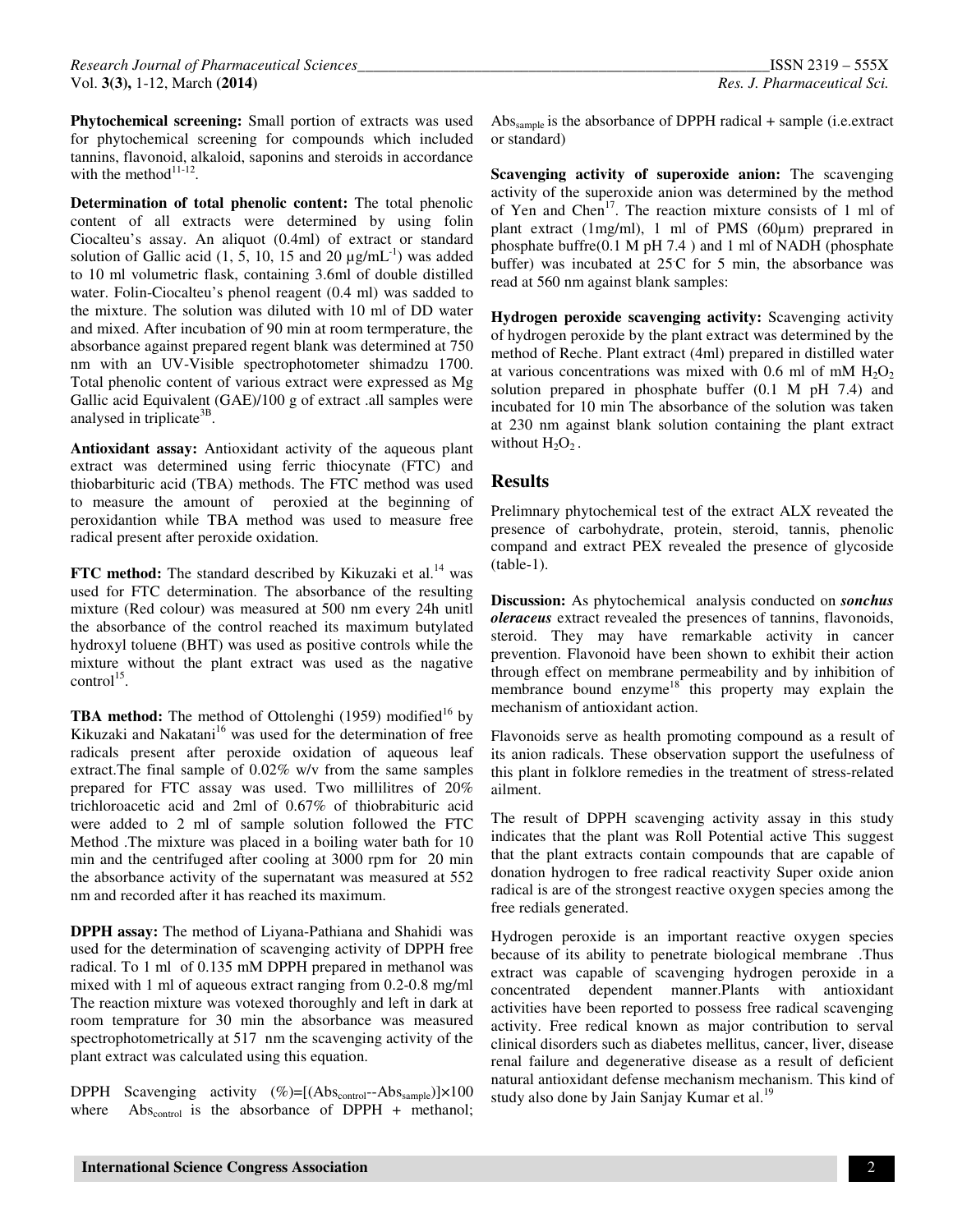| Table-1                                                 |
|---------------------------------------------------------|
| <b>Study of Alcoholic Extract and Pet ether Extract</b> |

| S.No.                  | <b>Test</b>                                   | <b>Result</b>            |                          |  |  |  |  |
|------------------------|-----------------------------------------------|--------------------------|--------------------------|--|--|--|--|
|                        |                                               | <b>Alcoholic Extract</b> | <b>Pet ether Extract</b> |  |  |  |  |
|                        | Test for carbohydrates                        |                          |                          |  |  |  |  |
| 1                      | Molish test                                   | Positive                 | Negative                 |  |  |  |  |
|                        | Test for reducing sugars                      |                          |                          |  |  |  |  |
| $\overline{c}$         | Fehling's test                                | Positive                 | Negative                 |  |  |  |  |
| 3                      | Benedict's test                               | Positive                 | Negative                 |  |  |  |  |
|                        | Test for monosaccharides                      |                          |                          |  |  |  |  |
| 4                      | Barfoed's test                                | Positive                 | Negative                 |  |  |  |  |
| Test for proteins      |                                               |                          |                          |  |  |  |  |
| 6                      | Biuret test                                   | Positive                 | Negative                 |  |  |  |  |
| 7                      | Millon's test                                 | Positive                 | Negative                 |  |  |  |  |
| 8                      | Ninhydrin test                                | Positive                 | Negative                 |  |  |  |  |
| Test for steroids      |                                               |                          |                          |  |  |  |  |
| 9                      | Salkowski's test                              | Positive                 | Positive                 |  |  |  |  |
| 10                     | Liebermann-burchard reaction                  | Positive                 | Positive                 |  |  |  |  |
|                        | Test for glycosides:                          |                          |                          |  |  |  |  |
|                        | Test for cardiac glycosides                   |                          |                          |  |  |  |  |
| 11                     | Legal's test                                  | Negative                 | Positive                 |  |  |  |  |
|                        |                                               |                          |                          |  |  |  |  |
| 12                     | Keller-killiani test                          | Negative                 | Positive                 |  |  |  |  |
|                        | Test for anthroquinone glycosides             |                          |                          |  |  |  |  |
| 13                     | Borntrager's test                             | Negative                 | Negative                 |  |  |  |  |
|                        | Test for saponin glycosides                   |                          |                          |  |  |  |  |
| 14                     | Foam test                                     | Negative                 | Negative                 |  |  |  |  |
|                        | <b>Test for flavonoids</b>                    |                          |                          |  |  |  |  |
| 15                     | Shinoda's test                                | Positive                 | Positive                 |  |  |  |  |
| 16                     | Lead Acetate test                             | Positive                 | Positive                 |  |  |  |  |
| 17                     | Alkaline test                                 | Positive                 | Positive                 |  |  |  |  |
|                        | Test for fats and oils:                       |                          |                          |  |  |  |  |
| <b>Solubility test</b> |                                               |                          |                          |  |  |  |  |
| 18                     | Chloroform                                    | Negative                 | Negative                 |  |  |  |  |
| 19                     | 90% ethanol                                   | Negative                 | Negative                 |  |  |  |  |
|                        | <b>Test for alkaloids</b>                     |                          |                          |  |  |  |  |
| 20                     | Dragendorff's test                            | Negative                 | Positive                 |  |  |  |  |
| 21                     | Mayer's test                                  | Negative                 | Positive                 |  |  |  |  |
| 22                     | Hager's test                                  | Negative                 | Positive                 |  |  |  |  |
| 23                     | Wagner's test                                 | Negative                 | Positive                 |  |  |  |  |
|                        | <b>Test for Tannin and Phenolic compounds</b> |                          |                          |  |  |  |  |
| 24                     | Ferric chloride test                          | Positive                 | Positive                 |  |  |  |  |
| 25                     | Lead acetate test                             | Positive                 | Positive                 |  |  |  |  |
| $26\,$                 | Gelatin test                                  | Positive                 | Positive                 |  |  |  |  |
| 27                     | Dilute Iodine solution test                   | Positive                 | Positive                 |  |  |  |  |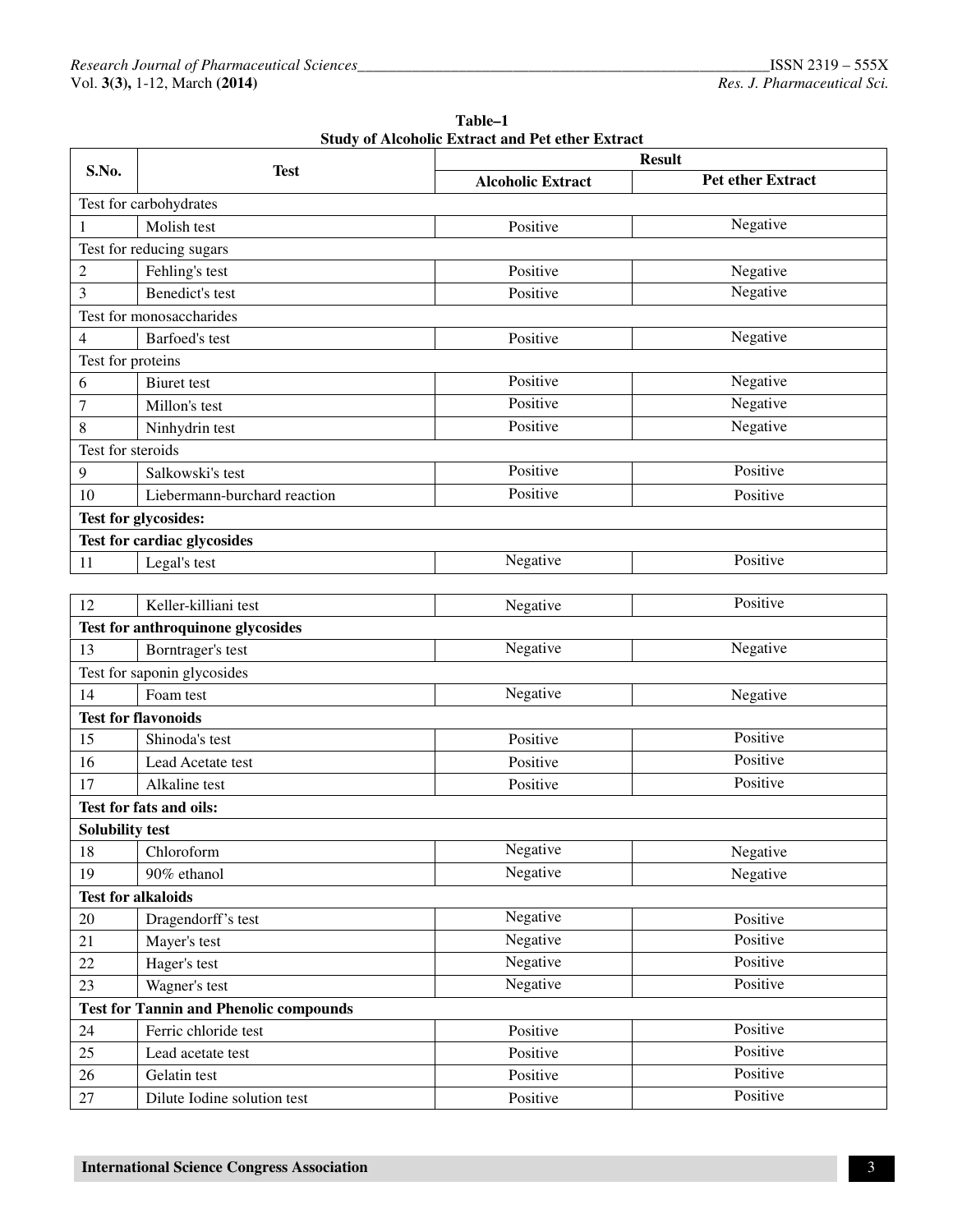

**Standard Curve of Ascorbic Acid** 

| Table-2<br><b>Study of DPPH-Assay</b> |                          |       |                        |                  |                |                     |          |
|---------------------------------------|--------------------------|-------|------------------------|------------------|----------------|---------------------|----------|
| S.NO                                  | <b>With DPPH</b><br>Cone |       | Without<br><b>DPPH</b> | With-<br>without | <b>Control</b> | <i>%</i> inhibition |          |
| 1                                     | 10                       | 0.071 | 0.009                  | 0.062            | 0.079          | 0.21519             | 21.51899 |
| 2                                     | 20                       | 0.067 | 0.01                   | 0.057            | 0.079          | 0.278481            | 27.8481  |
| 3                                     | 30                       | 0.065 | 0.011                  | 0.054            | 0.079          | 0.316456            | 31.64557 |
| $\overline{4}$                        | 40                       | 0.061 | 0.012                  | 0.049            | 0.079          | 0.379747            | 37.97468 |
| 5                                     | 50                       | 0.058 | 0.015                  | 0.043            | 0.079          | 0.455696            | 45.56962 |
| 6                                     | 60                       | 0.052 | 0.016                  | 0.036            | 0.079          | 0.544304            | 54.43038 |
| 7                                     | 70                       | 0.05  | 0.017                  | 0.033            | 0.079          | 0.582278            | 58.22785 |
| 8                                     | 80                       | 0.046 | 0.018                  | 0.028            | 0.079          | 0.64557             | 64.55696 |
| 9                                     | 90                       | 0.042 | 0.021                  | 0.021            | 0.079          | 0.734177            | 73.41772 |
| 10                                    | 100                      | 0.038 | 0.023                  | 0.015            | 0.079          | 0.810127            | 81.01266 |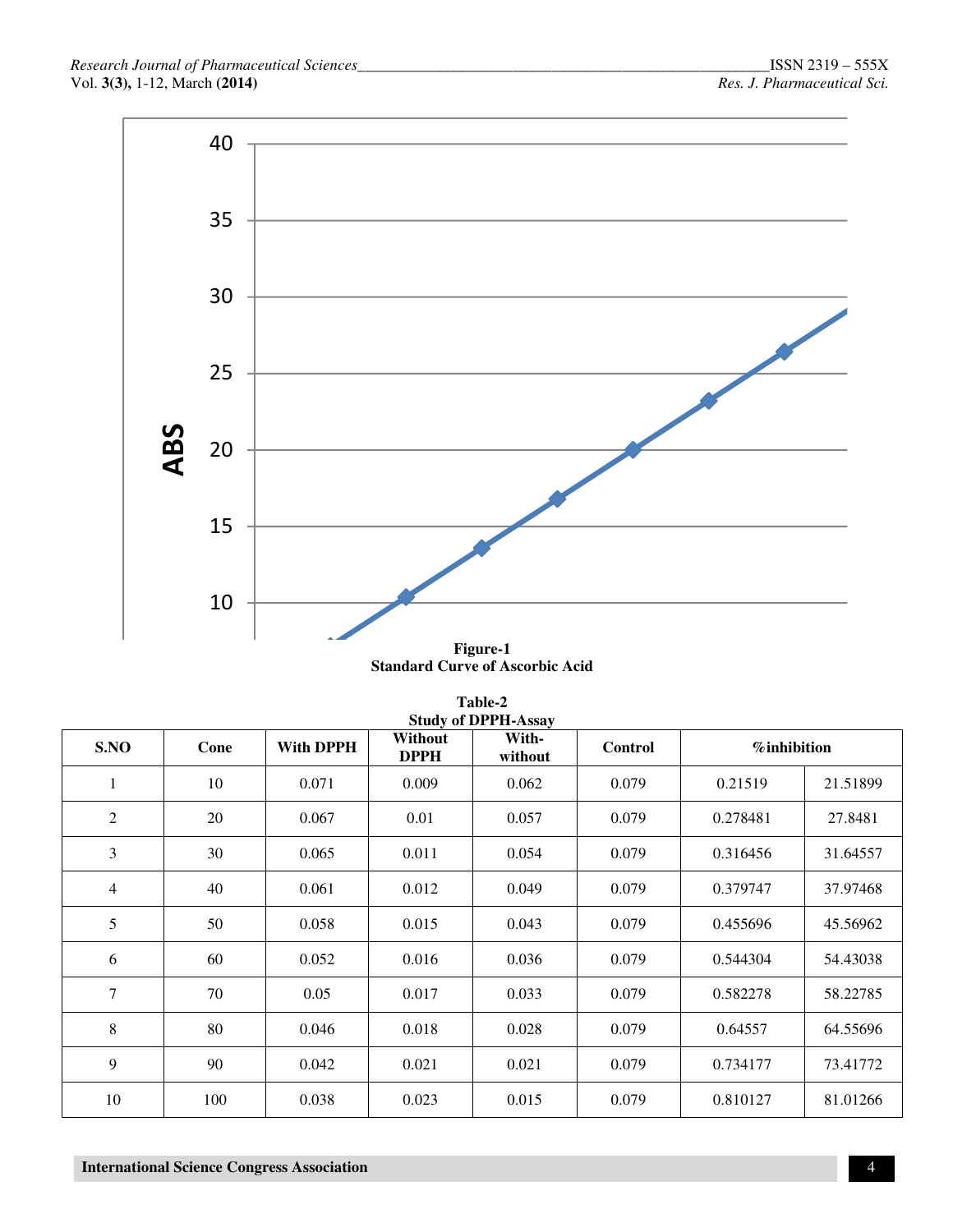

**Table-3 Study of IC50 of Sample**

| S.No                | IC50 of sample   |
|---------------------|------------------|
|                     | 55.64            |
| ⌒<br>↵              | 59.35            |
| ⌒<br>ت              | 57.89            |
| Mean±SD             | $57.62 \pm 1.86$ |
| Ascorbic Acid IC-50 | 14.34            |

**Table-4 Study of DPPH % inhibition** 

| $H_2O_2$ . Assay |      |                  |                               |                  |                |                |          |
|------------------|------|------------------|-------------------------------|------------------|----------------|----------------|----------|
| S. No.           | Cone | <b>With DPPH</b> | <b>Without</b><br><b>DPPH</b> | With-<br>without | <b>Control</b> | $%$ inhibition |          |
| 1                | 5    | 0.921            | 0.008                         | 0.913            | 1.24           | 0.26371        | 26.37097 |
| 2                | 10   | 0.884            | 0.009                         | 0.875            | 1.24           | 0.294355       | 29.43548 |
| 3                | 15   | 0.862            | 0.012                         | 0.85             | 1.24           | 0.314516       | 31.45161 |
| 4                | 20   | 0.821            | 0.013                         | 0.808            | 1.24           | 0.348387       | 34.83871 |
| 5                | 25   | 0.795            | 0.014                         | 0.781            | 1.24           | 0.370161       | 37.01613 |
| 6                | 30   | 0.736            | 0.016                         | 0.720            | 1.24           | 0.419355       | 41.93548 |
| 7                | 35   | 0.718            | 0.016                         | 0.702            | 1.24           | 0.433871       | 43.3871  |
| 8                | 40   | 0.663            | 0.017                         | 0.646            | 1.24           | 0.479032       | 47.90323 |
| 9                | 45   | 0.618            | 0.019                         | 0.599            | 1.24           | 0.516935       | 51.69355 |
| 10               | 50   | 0.602            | 0.019                         | 0.583            | 1.24           | 0.529839       | 52.98387 |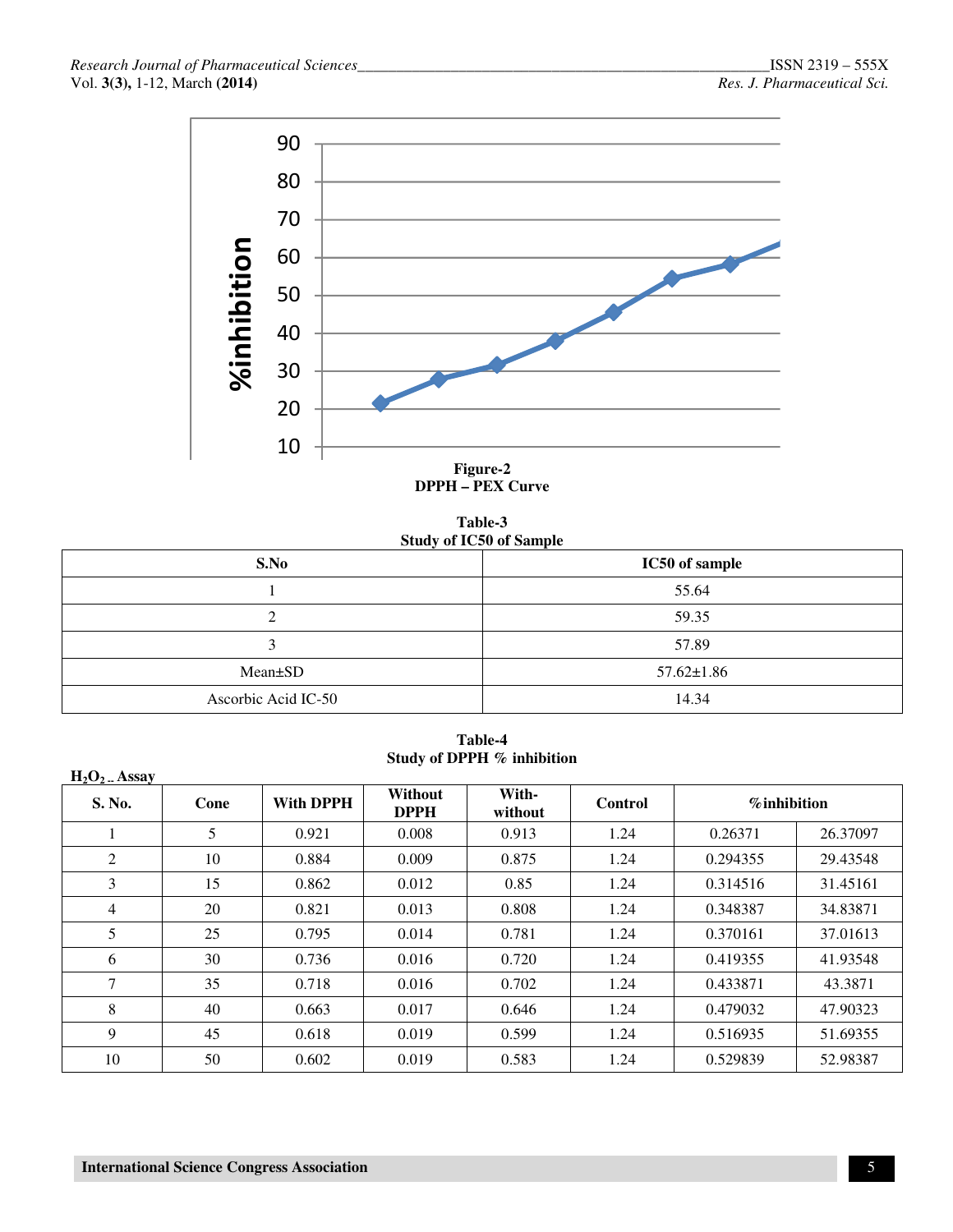

# **PEX Curve**

| Table-5                        |  |  |  |  |  |
|--------------------------------|--|--|--|--|--|
| <b>Study of IC50 of Sample</b> |  |  |  |  |  |
|                                |  |  |  |  |  |

| S. No   | IC50 of sample    |
|---------|-------------------|
|         | 44.29             |
| ∼       | 51.15             |
|         | 70.38             |
| Mean±SD | $57.27 \pm 13.52$ |

**Table-6 Study of OH- Scavenging Activity** 

|        | 5.00 |       |                |                |           |  |  |  |
|--------|------|-------|----------------|----------------|-----------|--|--|--|
| S. No. | Cone | Abs   | <b>Control</b> | $%$ inhibition |           |  |  |  |
|        | 10   | 0.221 | 0.245          | 0.097959       | 9.795918  |  |  |  |
| 2      | 20   | 0.216 | 0.245          | 0.118367       | 11.83673  |  |  |  |
| 3      | 30   | 0.202 | 0.245          | 0.175510       | 17.55102  |  |  |  |
| 4      | 40   | 0.191 | 0.245          | 0.220408       | 22.04082  |  |  |  |
| 5      | 50   | 0.188 | 0.245          | 0.232653       | 23.26531  |  |  |  |
| 6      | 60   | 0.175 | 0.245          | 0.285714       | 28.567143 |  |  |  |
| ⇁      | 70   | 0.168 | 0.245          | 0.314286       | 31.42857  |  |  |  |
| 8      | 80   | 0.157 | 0.245          | 0.359184       | 35.91837  |  |  |  |
| 9      | 90   | 0.152 | 0.245          | 0.379592       | 37.95918  |  |  |  |
| 10     | 100  | 0.148 | 0.245          | 0.395918       | 39.59184  |  |  |  |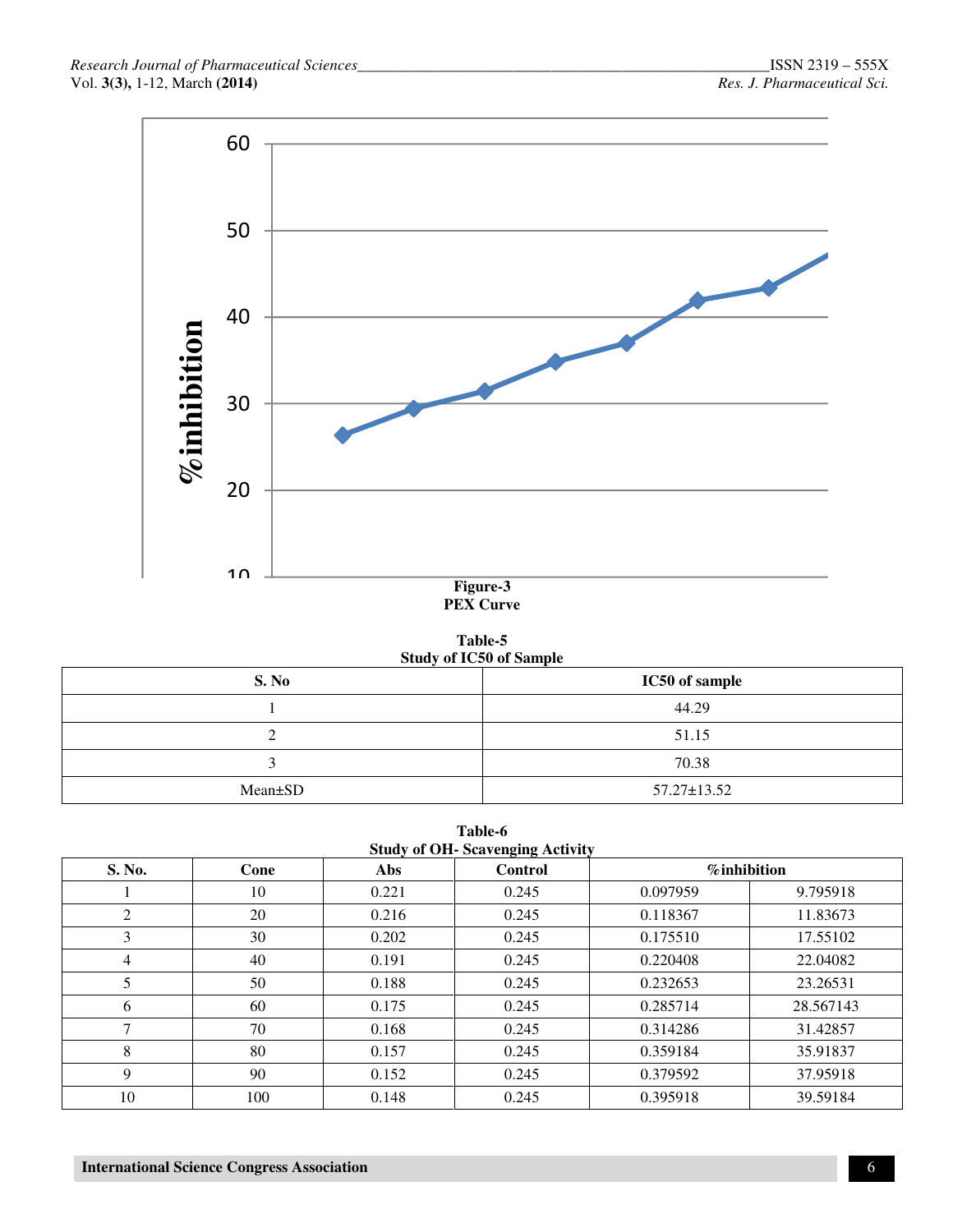

**Table-7 Study of IC50 of Sample** 

| S. No.        | IC50 of sample |  |  |
|---------------|----------------|--|--|
|               | 124.39         |  |  |
|               | 251.72         |  |  |
|               | 235.44         |  |  |
| $Mean \pm SD$ | 203.85±69.29   |  |  |



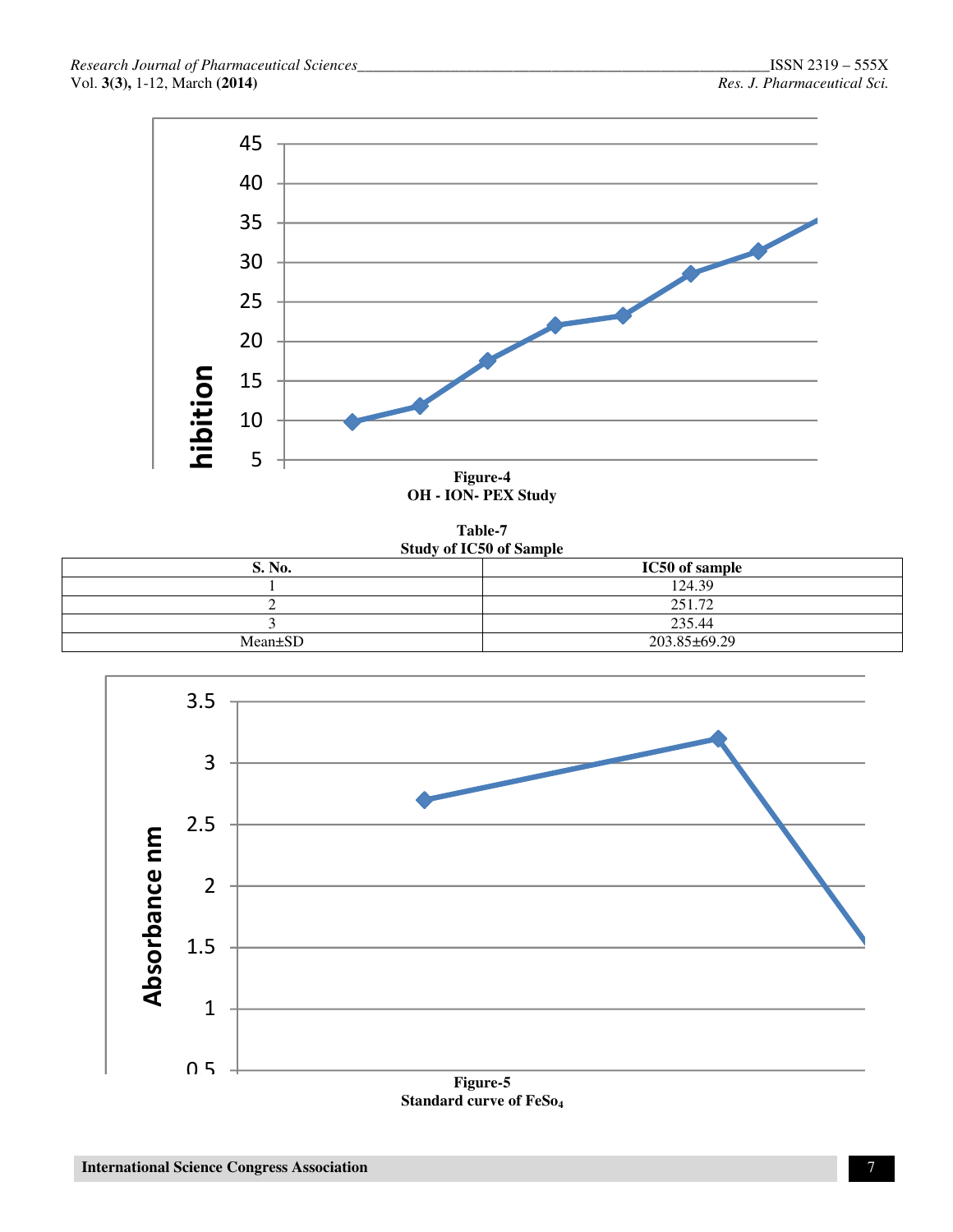| Table-8                |  |
|------------------------|--|
| Study of mMEq/L (Fell) |  |

| <b>Abs</b> | mMEq/L(FeII)                       |  |  |  |
|------------|------------------------------------|--|--|--|
| 0.04633    | 3.3095                             |  |  |  |
| 0.044      | 3.142                              |  |  |  |
| 0.048      | 3.428                              |  |  |  |
|            | $3.293 \pm 0.143$<br>$Mean \pm SD$ |  |  |  |

| Table-9                                                                        |     |       |       |       |                |                 |          |  |
|--------------------------------------------------------------------------------|-----|-------|-------|-------|----------------|-----------------|----------|--|
| <b>Study of DPPH-ALX Assay</b>                                                 |     |       |       |       |                |                 |          |  |
| Without<br>With-<br><b>With DPPH</b><br>Cone<br>S.NO<br><b>DPPH</b><br>without |     |       |       |       | <b>Control</b> | $\%$ inhibition |          |  |
|                                                                                | 10  | 0.056 | 0.003 | 0.053 | 0.083          | 0.361446        | 36.14458 |  |
| 2                                                                              | 20  | 0.054 | 0.008 | 0.046 | 0.083          | 0.445783        | 44.57831 |  |
| 3                                                                              | 30  | 0.051 | 0.012 | 0.039 | 0.083          | 0.530120        | 53.01205 |  |
| 4                                                                              | 40  | 0.049 | 0.014 | 0.035 | 0.083          | 0.578313        | 57.83133 |  |
|                                                                                | 50  | 0.048 | 0.014 | 0.034 | 0.083          | 0.590361        | 59.03614 |  |
| 6                                                                              | 60  | 0.046 | 0.016 | 0.030 | 0.083          | 0.638554        | 63.85542 |  |
| $\mathcal{I}$                                                                  | 70  | 0.045 | 0.017 | 0.028 | 0.083          | 0.662615        | 66.26506 |  |
| 8                                                                              | 80  | 0.044 | 0.018 | 0.026 | 0.083          | 0.686747        | 68.6747  |  |
| 9                                                                              | 90  | 0.043 | 0.018 | 0.025 | 0.083          | 0.698795        | 69.87952 |  |
| 10                                                                             | 100 | 0.041 | 0.020 | 0.021 | 0.083          | 0.746988        | 74.6988  |  |



**Figure-6 DPPH- ALX Curve**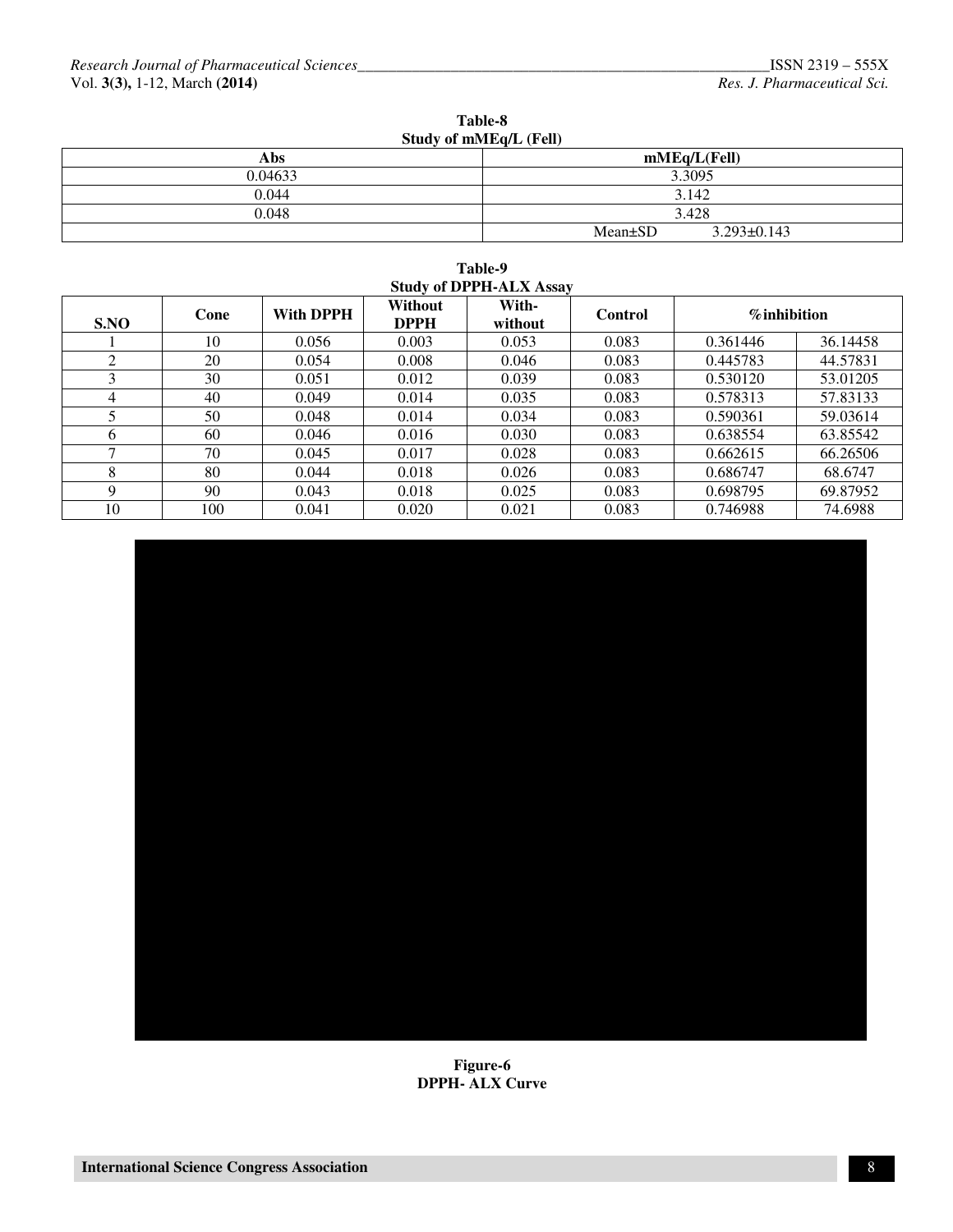| Table-10<br><b>Study of IC50 of Sample</b> |                  |  |  |
|--------------------------------------------|------------------|--|--|
| S.No                                       | IC50 of sample   |  |  |
|                                            | 30.52            |  |  |
|                                            | 46.58            |  |  |
|                                            | 38.62            |  |  |
| $Mean \pm SD$                              | $38.37 \pm 8.03$ |  |  |
| Ascrobic Acid IC-50                        | $14.34 \pm 2.84$ |  |  |

**Table-11 Study of DPPH With and Without Control** 

| S. No. | Cone | With DPPH | <b>Without</b><br><b>DPPH</b> | With-<br>without | <b>Control</b> | $%$ inhibition |          |
|--------|------|-----------|-------------------------------|------------------|----------------|----------------|----------|
|        |      | 1.126     | 0.022                         | 1.104            | 1.562          | 0.293214       | 29.32138 |
| 2      | 10   | 1.083     | 0.024                         | 1.059            | 1.562          | 0.322023       | 32.2023  |
| 3      | 15   | 1.033     | 0.024                         | 1.009            | 1.562          | 0.354033       | 35.40333 |
| 4      | 20   | 1.002     | 0.025                         | 0.977            | 1.562          | 0.37452        | 37.45198 |
|        | 25   | 1.988     | 0.026                         | 0.962            | 1.562          | 0.384123       | 38.41229 |
| 6      | 30   | 1.796     | 0.028                         | 0.948            | 1.562          | 0.393086       | 39.30858 |
| ⇁      | 35   | 1.965     | 0.029                         | 0.936            | 1.562          | 0.400768       | 40.07682 |
| 8      | 40   | 1.952     | 0.029                         | 0.923            | 1.562          | 0.409091       | 40.90909 |
| 9      | 45   | 1.923     | 0.03                          | 0.893            | 1.562          | 0.428297       | 42.82971 |
| 10     | 50   | 1.898     | 0.03                          | 0.868            | 1.562          | 0.444302       | 44.43022 |



**Table-12 Study of IC50 of Sample** 

| Study of ICSV of Sample |  |  |  |
|-------------------------|--|--|--|
| IC50 of sample          |  |  |  |
| 67.52                   |  |  |  |
| 100.93                  |  |  |  |
| 87.37                   |  |  |  |
| 85.27±16.803            |  |  |  |
|                         |  |  |  |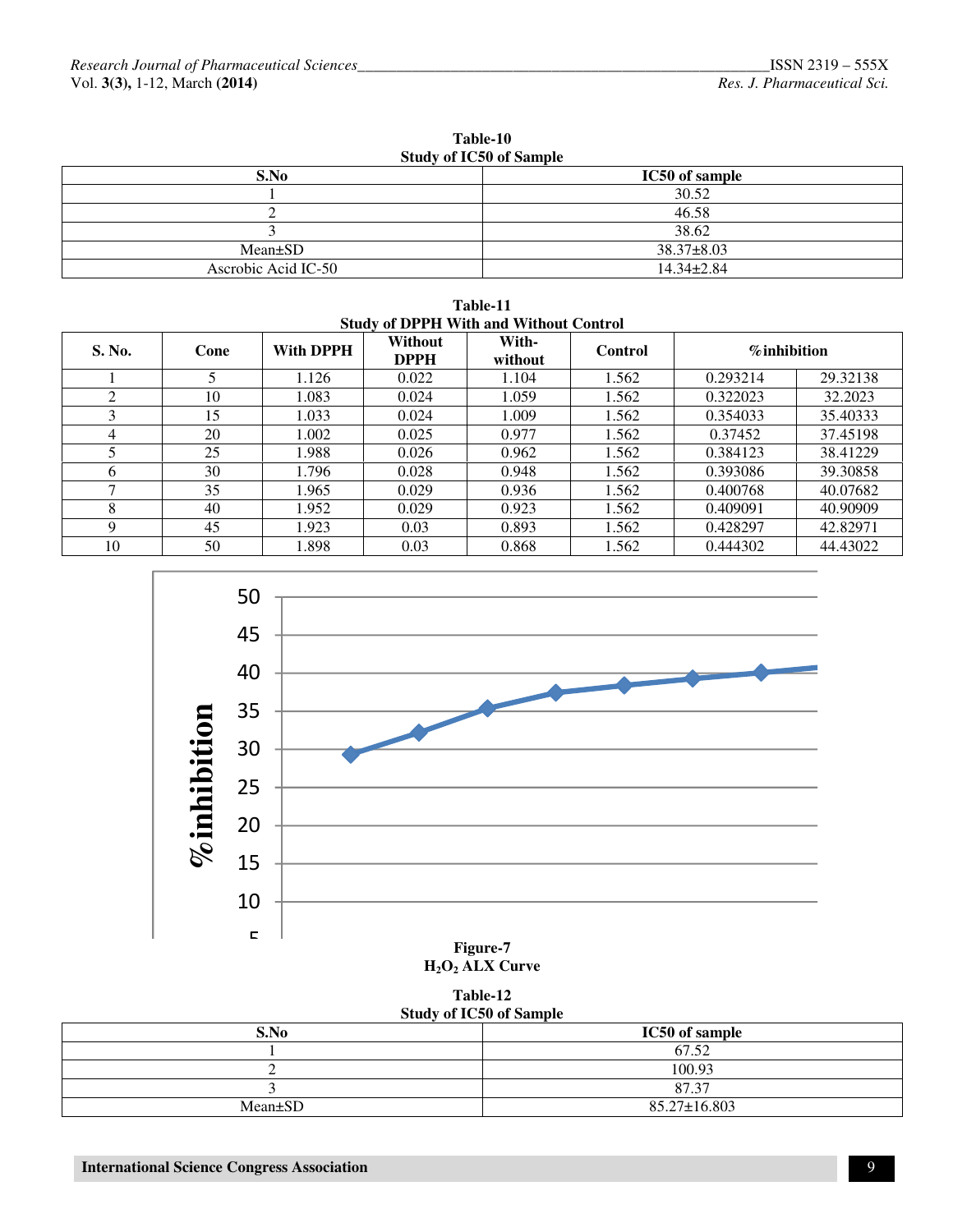| Study of % inhibition |      |       |         |                     |          |  |
|-----------------------|------|-------|---------|---------------------|----------|--|
| S.No.                 | Cone | Abs   | Control | <b>%</b> inhibition |          |  |
|                       | 10   | 0.154 | 0.172   | 0.104651            | 10.46512 |  |
|                       | 20   | 0.15  | 0.172   | 0.127907            | 12.79070 |  |
|                       | 30   | 0.148 | 0.172   | 0.139535            | 13.95349 |  |
| 4                     | 40   | 0.145 | 0.172   | 0.156977            | 15.69767 |  |
|                       | 50   | 0.141 | 0.172   | 0.180233            | 18.02326 |  |
|                       | 60   | 0.139 | 0.172   | 0.191860            | 19.18605 |  |
|                       | 70   | 0.136 | 0.172   | 0.209302            | 20.93023 |  |
|                       | 80   | 0.132 | 0.172   | 0.232558            | 23.25581 |  |
| Q                     | 90   | 0.127 | 0.172   | 0.261628            | 26.16279 |  |
| 10                    | 100  | 0.124 | 0.172   | 0.279070            | 27.90698 |  |

**Table-13** 



**OH-ION Scavenging activity study** 

| Table-14                       |
|--------------------------------|
| <b>Study of IC50 of Sample</b> |

| $\frac{1}{2}$ |                |  |  |  |
|---------------|----------------|--|--|--|
| S. No         | IC50 of sample |  |  |  |
|               | 219.09         |  |  |  |
|               | 183.80         |  |  |  |
|               | 205.49         |  |  |  |
| $Mean \pm SD$ | 202.79±17.79   |  |  |  |

**Table-15 Study of FRAP ASSAY** 

| $DU$ of the $LU$ depoint |                                  |  |  |  |
|--------------------------|----------------------------------|--|--|--|
| <b>Absorbance</b>        | mMEq/L(FeII)                     |  |  |  |
| 0.024                    | 1.714286                         |  |  |  |
| 0.026                    | 1.857143                         |  |  |  |
| 0.018                    | 1.285714                         |  |  |  |
|                          | $Mean \pm SD$<br>$1.619\pm0.297$ |  |  |  |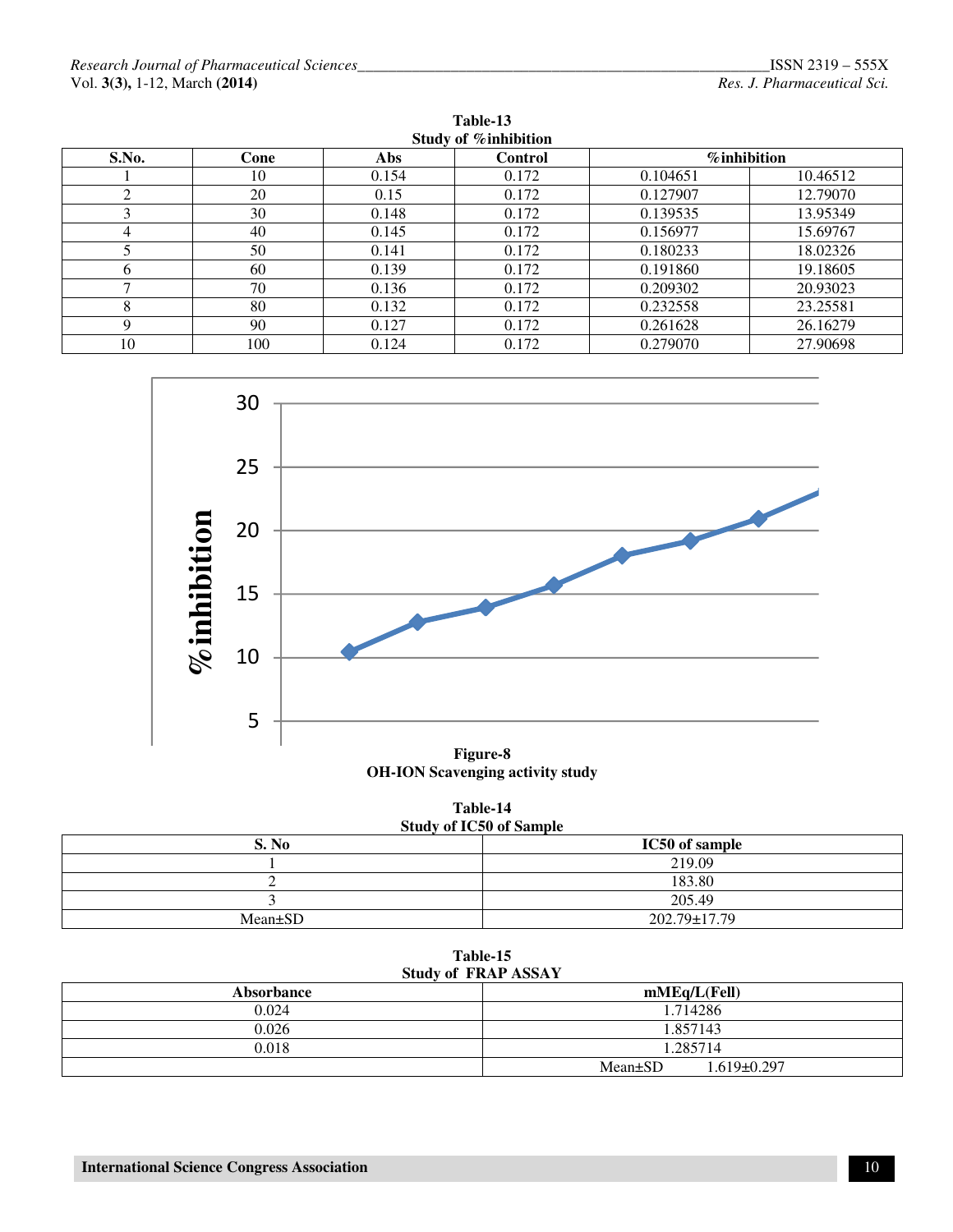

**Figure-9 Percentage Inhibition PEX curve** 

Percentage Inhibition ALX



**Figure-10 Percentage Inhibition ALX Curve**